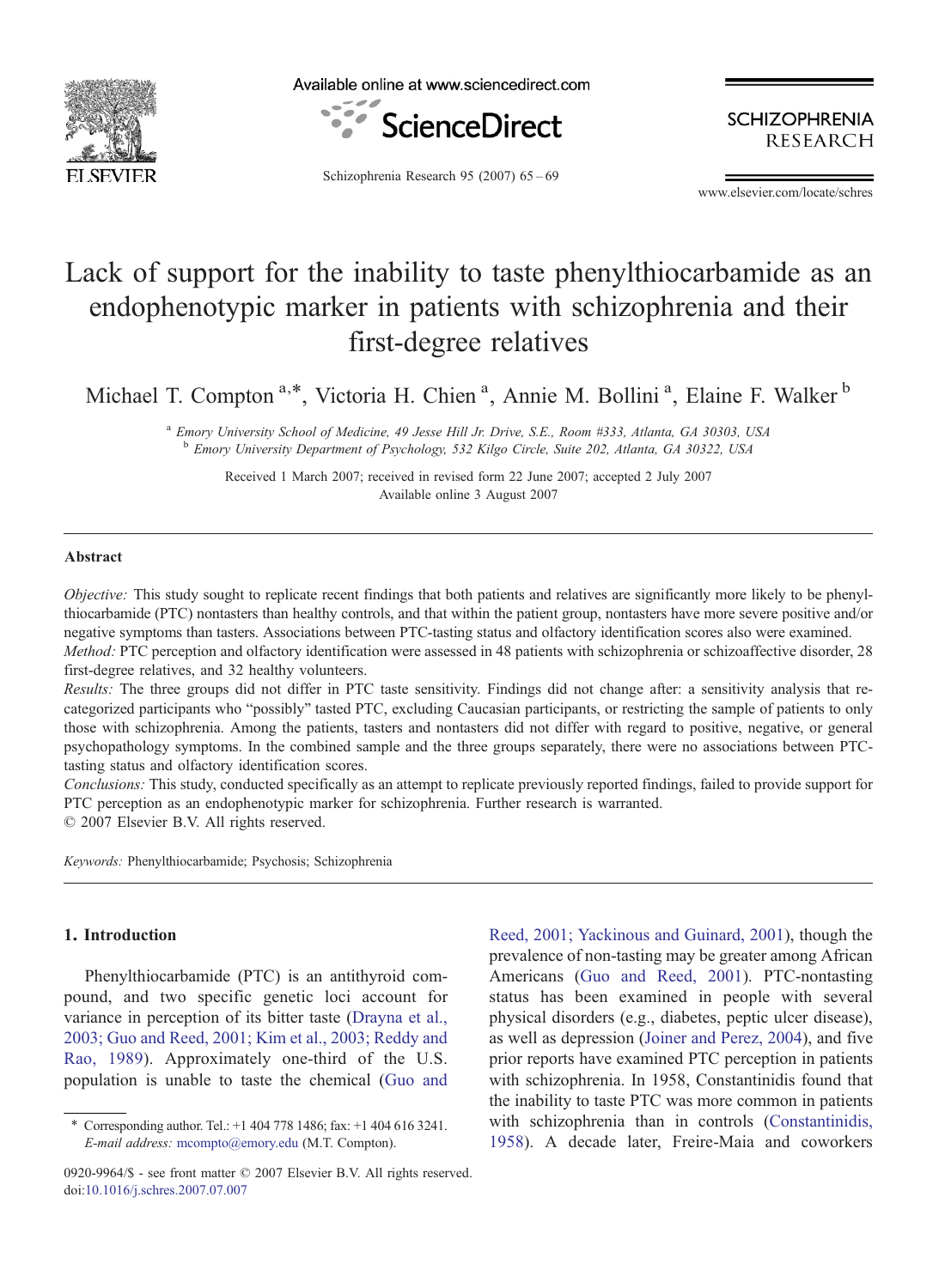reported a higher frequency of PTC-nontasting among males than females in a sample of 438 psychiatric patients, and a higher frequency of PTC-nontasting in psychiatric patients than in the general population [\(Freire-Maia et al., 1968](#page-4-0)). In 1992, Schlosberg and Baruch found a higher incidence of PTC-nontasting among 25 non-paranoid patients with schizophrenia compared to 25 patients with paranoid schizophrenia [\(Schlosberg and Baruch, 1992\)](#page-4-0).

More recently, [Moberg et al. \(2005\)](#page-4-0) found a higher prevalence of PTC-nontasting among 42 patients with schizophrenia (57%) and 12 of their healthy first-degree relatives (58%) compared to 23 healthy controls (22%). On the basis of those findings–the first to include firstdegree relatives of patients with schizophrenia–the authors concluded that PTC-nontaster status may be an endophenotypic marker of an inherited neuronal vulnerability for schizophrenia. Additionally, within the patient group, they found that nontasters demonstrated higher total scores on the Scale for the Assessment of Positive Symptoms (SAPS) than tasters.

[Moberg et al. \(2007\)](#page-4-0) then conducted a study to replicate the finding of an increased prevalence of nontasters in patients and family members in a larger independent sample, and to again examine possible clinical and symptom correlates of taster status in patients with schizophrenia. In that study, they again found a higher prevalence of PTC-nontasting among 67 patients with schizophrenia (57%) and 30 healthy firstdegree relatives (60%) compared to 30 healthy controls (23%). Among the patients, nontasters had higher factor analysis-derived negative symptom scores and Schneiderian (first-rank) symptom scores than tasters. Olfactory identification also was assessed, as it was hypothesized that the well-documented deficits in olfactory function in schizophrenia might be associated with PTC taster status given the propinquity of smell and taste functions, as well as similarities in the underlying neuroanatomy. Patients who were nontasters were found to have poorer right nostril odor identification, as measured by the University of Pennsylvania Smell Identification Test.

The current study attempted to replicate the findings of [Moberg et al. \(2005, 2007\)](#page-4-0) by assessing PTC perception in a sample of patients with schizophrenia, their first-degree relatives, and healthy controls. Previous reports using a very similar sample of patients, relatives, and controls from this research group have demonstrated that relatives have intermediate scores between patients' and controls' scores on verbal memory domains [\(Compton et al., 2006\)](#page-4-0) and neurological soft signs ([Compton et al., 2007](#page-4-0)). Using a sample

approximately 40% larger  $(n=108)$  than the original [Moberg et al. \(2005\)](#page-4-0) sample, this study sought to test the following hypotheses and, in doing so, replicate the previous findings: (1) patients and relatives would be significantly more likely to be PTC-nontasters than healthy controls, and (2) among patients, nontasters would have a higher level of positive symptoms and/or negative symptoms than tasters. Given that the UPSIT also was administered to study participants, any associations between PTC-tasting status and olfactory identification scores were explored.

# 2. Method

Forty-eight patients with schizophrenia or schizoaffective disorder (28 men and 20 women), 28 first-degree relatives (5 men and 23 women), and 32 healthy volunteers (18 men and 14 women) were recruited as part of a study of several risk markers for schizophrenia. Based on the Structured Clinical Interview for DSM-IV Axis I Disorders (SCID) [\(First et al., 1997](#page-4-0)), 17 patients (15.7%) were diagnosed with schizophrenia, paranoid type; 14 (13.0%) with schizophrenia, undifferentiated type; seven (6.5%) with schizoaffective disorder, bipolar type; five (4.6%) with schizoaffective disorder, depressed type; four (3.7%) with schizophrenia, disorganized type; and one (0.9%) with schizophrenia, catatonic type. Relatives included 11 mothers (39.3%), nine sisters (32.1%), four fathers (14.3%), three daughters  $(10.7\%)$ , and one brother  $(3.6\%)$ .

Based on the SCID, all included controls and relatives were free of current or past psychotic or mood disorders. Controls were excluded if they endorsed any family history (in first- or second-degree relatives) of such disorders. Exclusion criteria for all participants were: (1) inability to speak English, (2) a substance dependence diagnosis, (3) known or suspected mental retardation, (4) history of neurological disease or clinically significant head injury, and (5) presence of any active medical condition that could affect olfactory or gustatory perception (e.g., upper respiratory tract infection). The study was approved by the university's institutional review board, and all participants gave written informed consent.

As expected, there were significant differences in age among patients (mean= $31.0$ , SD= $9.9$ ), family members  $(mean = 44.0, SD = 18.0), and controls (mean = 38.5,$ SD=6.5;  $F=11.97$ ,  $df=2,105$ ,  $p<0.001$ ). The three groups also differed with respect to gender (41.7%, 82.1%, and 43.8% females in the patient, relative, and control groups, respectively;  $\chi^2 = 13.11$ ,  $df=2$ ,  $p= 0.001$ ), as well as race (87.5%, 75.0%, and 100.0%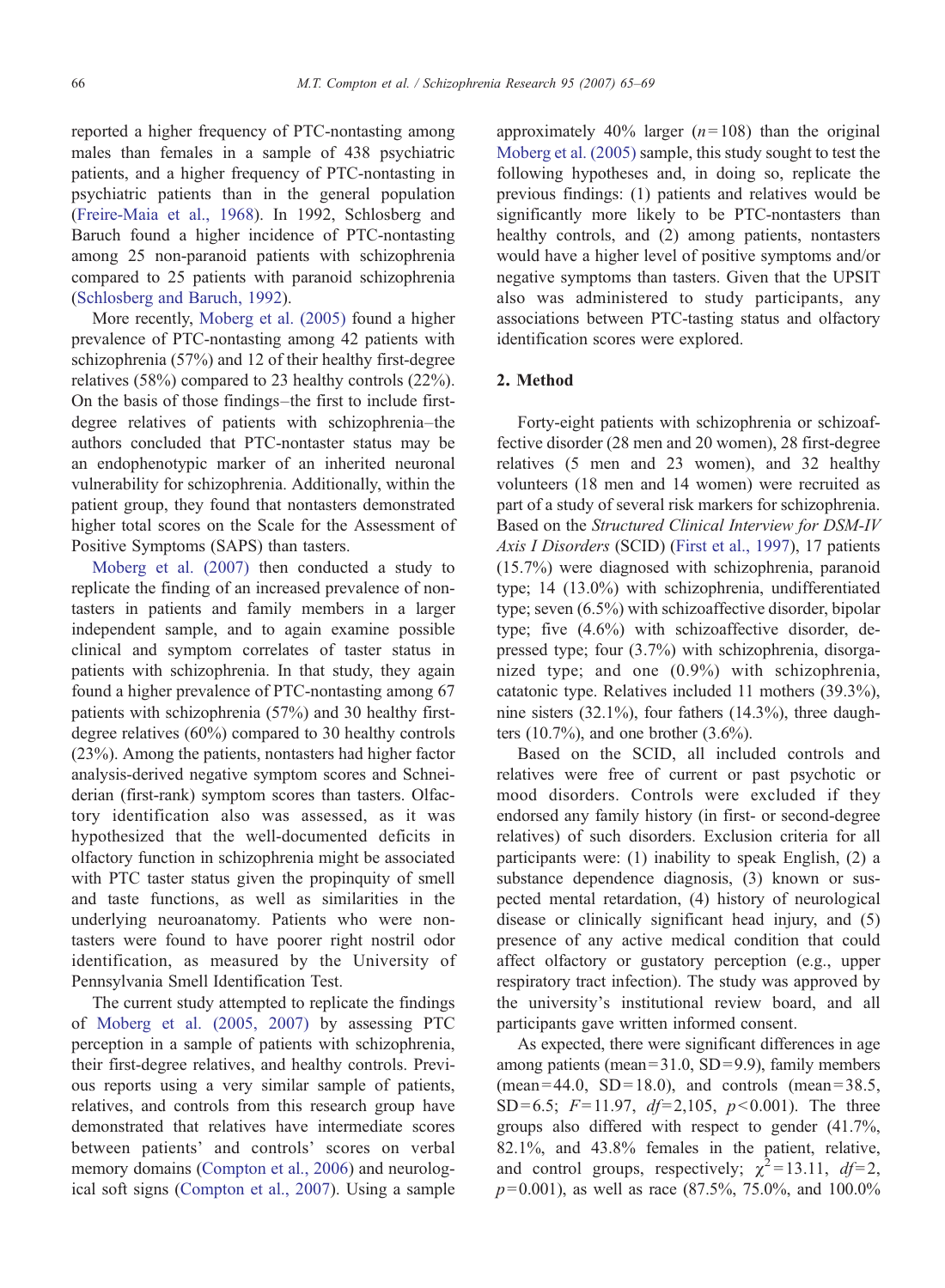<span id="page-2-0"></span>African American, respectively;  $\chi^2$  = 8.83, df = 2, Fisher's exact  $p = 0.006$ ).

Smoking status was assessed in all participants. Among smokers, nicotine dependence was assessed using the Fagerström Test for Nicotine Dependence [\(Heatherton et al., 1991\)](#page-4-0). Patients' symptom levels were rated using the Positive and Negative Syndrome Scale (PANSS) [\(Kay et al., 1987\)](#page-4-0). All patients were receiving antipsychotic medications (mostly second generation agents) at the time of assessment. The mean PANSS positive, negative, and general psychopathology scores were: mean = 19.8,  $SD = 5.0$ ; mean = 22.1,  $SD = 6.4$ ; and mean =  $39.3$ , SD =  $8.1$ , respectively. The UPSIT was used as a measure of olfactory identification ability [\(Doty et al., 1984\)](#page-4-0) that has been used extensively in schizophrenia research ([Moberg et al., 1999](#page-4-0)), though it was not administered unirhinally in the current study.

The following steps were taken to assess PTC perception: (1) a control strip of filter paper was placed on the tongue and then removed; (2) a PTC-impregnated strip of filter paper (same supplier) was placed on the tongue; (3) the subject was asked if he or she tasted anything (using a "no," "possibly," or "yes" response format) different from the control strip; and (4) they then were asked to rate the intensity of taste on a 100-mm visual analog line, ranging from 0 mm (no taste) to 100 mm (extremely strong taste). Regarding the latter, a clear bimodal distribution was not apparent. However, the 28 participants rating "no" had a much lower score for the intensity rating (mean= $11.0$ , SD= $16.3$ ) compared with the 75 participants rating "yes" (mean =  $69.0$ , SD=25.8;  $t=13.31$ ,  $df=76.5$ ,  $p<0.001$ ), which provides a validation for the two-fold approach. The five participants responding "possibly" (visual analogue mean =  $37.6$ , SD =  $24.9$ ) were excluded from the initial analyses and then included in sensitivity analyses. Those responding "possibly" and giving an intermediate score on the visual analog scale were likely responding to the bland taste of the paper rather than having a true PTC sensitivity, which typically elicits a strong response among those who are able to taste it. Following the [Moberg et al. \(2005, 2007\)](#page-4-0) methodology, commercially available (Carolina Biological Supply Company, Burlington, N.C.), odorless PTC paper allowed for standardization across administrations. The paper strips were impregnated with 0.007 mg of PTC.

## 3. Results

Given the differences between patients, relatives, and controls with regard to age, gender, and race, it was important to first determine whether these demographic

variables were associated with PTC sensitivity. For each variable, there was no association with PTC-tasting status (age:  $t = 1.02$ ,  $df = 101$ ,  $p = 0.31$ ; gender:  $\chi^2$  = 0.01, df = 1, p = 0.92; race:  $\chi^2$  = 0.13, df = 1, Fisher's exact  $p=1.0$ ). Additionally, PTC-tasting status was not related to smoking status ( $\chi^2$ =0.05, df=1, p=0.82), nor was it related to the level of nicotine dependence among smokers (Mann–Whitney U test:  $z=0.75$ ,  $p=0.49$ ).

Regarding the first hypothesis, patients and relatives were no more likely to be PTC-nontasters than controls  $(\chi^2=0.49, d\mathit{f}=2, p=0.78)$ . Proportions of tasters from









Fig. 1. Proportion of tasters of phenylthiocarbamide (PTC) among patients with schizophrenia (and schizoaffective disorder in the current study) (white), first-degree relatives (gray), and healthy controls (black). Sample sizes are shown in parentheses.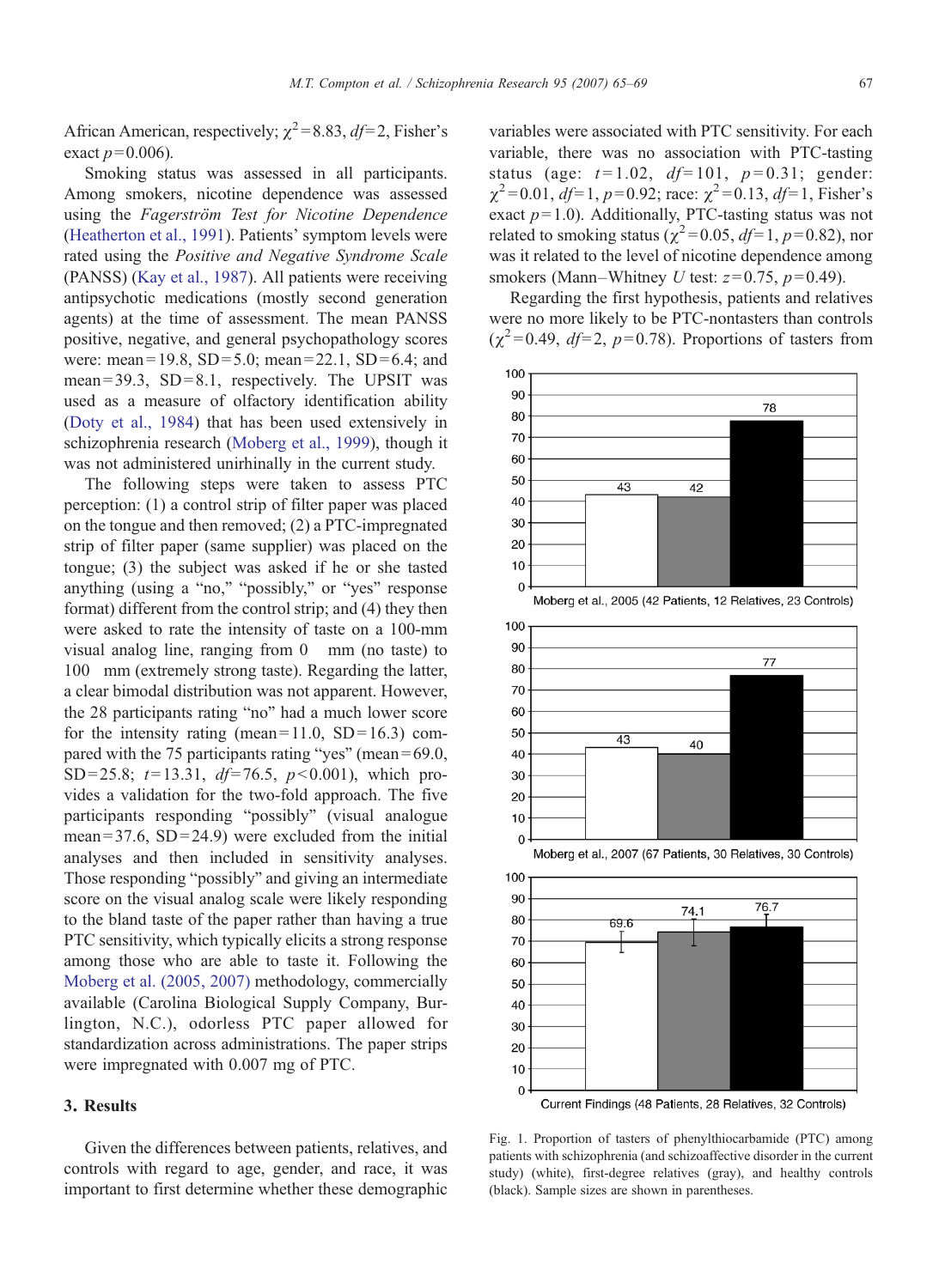this sample and from the two studies by [Moberg et al.](#page-4-0) [\(2005](#page-4-0); [2007\)](#page-4-0) are shown in [Fig. 1.](#page-2-0) Further, the Kruskal– Wallis test revealed no significant differences in median scores on the visual analogue scale across the three groups ( $\chi^2$ =2.58, *df*=2, *p*=0.28). Among the tasters only, there were no differences in the visual analogue rating across the three groups ( $\chi^2$ =2.32, df=2, p=0.31) or by gender (Mann–Whitney U test:  $z=0.92$ ,  $p=0.36$ ).

In order to provide a sensitivity analysis given that five participants had responded as "possibly" tasting PTC, this small group was combined with nontasters. Repeating the analysis revealed no differences in PTC perception across the two groups  $(p= 0.85)$ . This subgroup then was combined with the taster group, and re-analysis again revealed no significant differences ( $p=0.76$ ). To confirm that findings were not influenced by slight differences in racial composition, the 13 Caucasian participants were excluded. This did not change primary findings (70.0% of patients, 70.0% of relatives, 70.6% of controls were tasters) or the results of the sensitivity analyses. Finally, to confirm that findings were not influenced by diagnostic heterogeneity, the 13 patients with schizoaffective disorders were excluded. Again, this had no impact on the findings (74.3% of patients, 74.1% of relatives, and 76.7% of controls were tasters).

Regarding the second hypothesis, among the patients, tasters and nontasters did not differ with regard to PANSS positive (and the hallucination and delusion items individually), negative, or general psychopathology scores. Also, in the combined sample and the three groups separately, there were no associations between PTC-tasting status and olfactory identification scores as measured by the UPSIT.

## 4. Discussion

Despite using a slightly larger sample of patients, relatives, and controls, as well as a remarkably similar methodology, this study failed to replicate the findings of [Moberg et al. \(2005\).](#page-4-0) Whereas [Moberg et al. \(2007\)](#page-4-0) replicated their prior finding in a larger independent sample, the present study did not replicate their results. In the current study, relatives and patients were no more likely to be PTC-nontasters than healthy controls, and within the patient group, nontasters did not have a higher level of positive symptoms (or negative symptoms) than tasters. Within the patient group, and the relative and control groups, there were no associations between PTC-tasting status and UPSIT scores. Thus, the present report does not support the notion that inability to taste PTC is an endophenotypic marker for schizophrenia or that PTC sensitivity is associated with clinical symptomatology or olfactory identification ability.

There are several potential explanations for the discrepant findings. As suggested by [Guo and Reed](#page-4-0) [\(2001\)](#page-4-0) when they discussed reports of relationships between PTC tasting and diseases more generally, initial reports of associations that are later not replicated may be due to chance/spurious associations. Insufficient statistical power should be considered, though the sample size of the current study was slightly larger than that of [Moberg et al. \(2005\),](#page-4-0) and the current findings did not reveal even a suggestion of a difference across groups. Given that PTC-tasting has been linked to specific genetic loci [\(Drayna et al., 2003; Guo and](#page-4-0) [Reed, 2001; Kim et al., 2003; Reddy and Rao, 1989\)](#page-4-0), the effect of admixture and population stratification must be considered in larger studies that use ancestryinformative genetic markers.

Although the current study used a methodology very similar to that of [Moberg et al. \(2005, 2007\),](#page-4-0) important sample differences may have been present. For example, the 42 patients in [Moberg et al. \(2005\)](#page-4-0) were either receiving atypical antipsychotic agents (60%), conventional agents (14%), or were unmedicated at the time of testing (26%). In their second report ([Moberg et al.,](#page-4-0) [2007](#page-4-0)), the 67 patients were receiving atypical agents (54%), conventional agents (25%), or a combination of both types (21%). The current study unfortunately did not collect complete data on current medication status, though all patients were prescribed antipsychotic agents, and the majority was on atypical agents. It cannot be excluded that differences in medication status accounted for the discrepant findings; however, there is no research evidence indicating that the type of antipsychotic agent has an effect on PTC-tasting ability.

With regard to the current findings of no evidence for an association between PTC perception and symptoms, it should be noted that [Moberg et al. \(2005, 2007\)](#page-4-0) rated psychopathological symptoms using the SAPS and the Scale for the Assessment of Negative Symptoms (SANS) (or symptom dimensions derived from factor analyses including these scales), whereas the current study used PANSS subscale scores. Although there is evidence for relatively high correlations/convergent concurrent validity between these two methods for measuring symptoms ([Kay et al., 1988; Norman et al.,](#page-4-0) [1996](#page-4-0)), it cannot be excluded that the use of different measures could yield different associations between PTC-tasting status and symptom scores.

Given the mixed findings to date, whether PTC insensitivity is a risk marker for schizophrenia cannot be concluded. Studies that genotype relevant loci, and